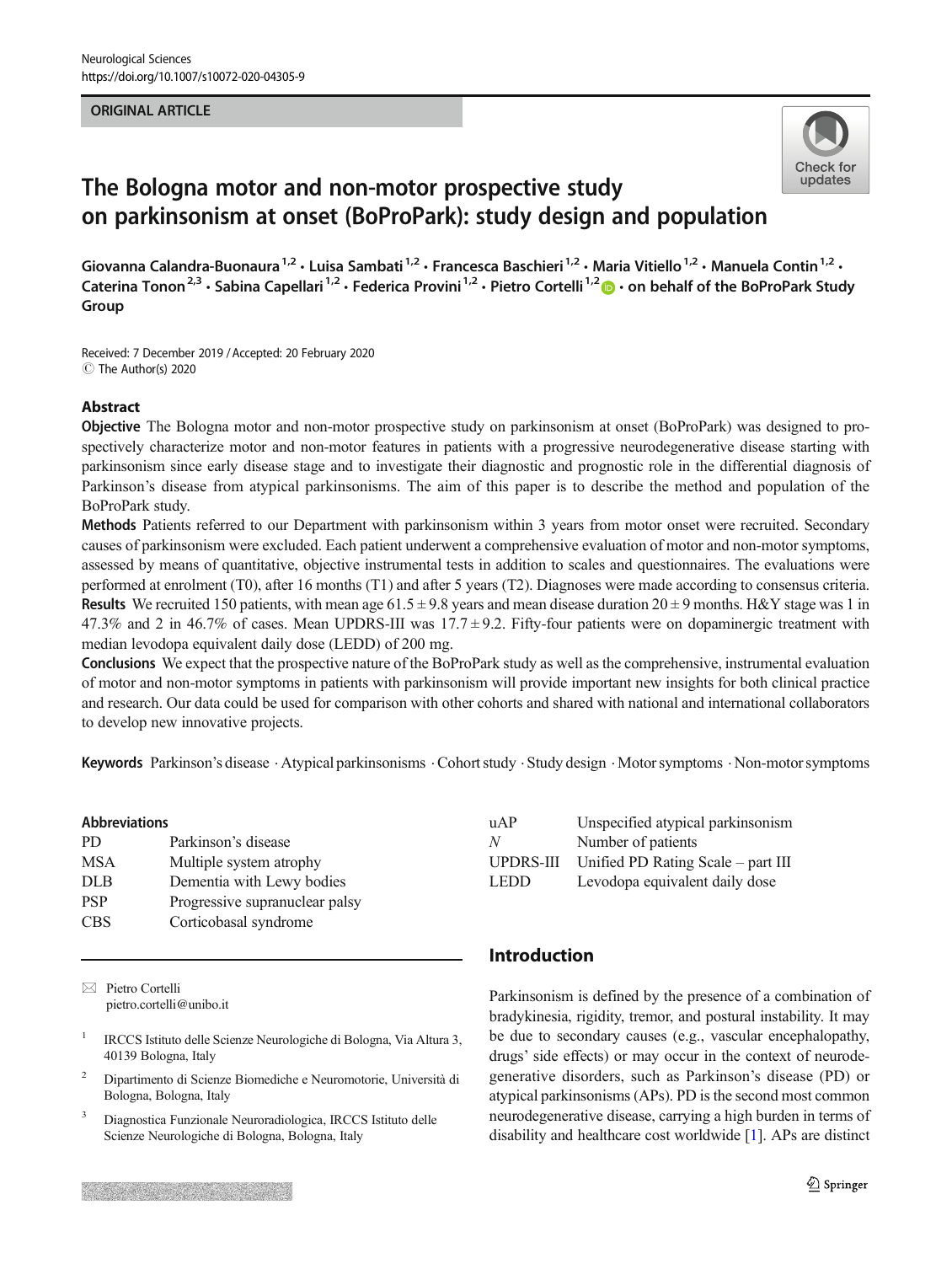entities, which at early disease stage could mimic PD [[2](#page-5-0)], but during the disease course develop motor or non-motor features that exclude or are atypical for PD. Moreover, APs are characterized by a worse prognosis and different therapeutic needs compared to PD.

Nowadays, with the better understanding of the pathogenesis of these conditions and the aim of the development of disease-modifying therapies  $[3-5]$  $[3-5]$  $[3-5]$  $[3-5]$  $[3-5]$ , the need for finding suitable clinical and instrumental markers to confirm diagnosis and track progression has become of crucial importance. Several prospective studies have been promoted for this purpose, focusing on frequency, severity, impact on diagnosis, and prognosis of motor as well as non-motor symptoms (e.g., autonomic failure, sleep disorders, cognitive impairment). However, most of these studies mainly assessed nonmotor symptoms by means of questionnaires and scales that, while being comprehensive and standardized screening tools, do not allow objective quantification and only capture patient self-reported symptoms [[6\]](#page-5-0). Moreover, the majority of these studies targeted patients with a single diagnosis, even though differentiating PD from APs at onset is still challenging [\[7](#page-5-0)].

The Bologna motor and non-motor prospective study on parkinsonism at onset (BoProPark) was designed to prospectively characterize motor and non-motor features, assessed by means of quantitative, objective instrumental tests in addition to scales and questionnaires, in patients with a progressive neurodegenerative disease starting with parkinsonism since early disease stage and to investigate their diagnostic and prognostic role in the differential diagnosis of these diseases.

The aim of this paper is to describe the method and population of the BoProPark study.

# Materials and methods

The BoProPark is a prospective, observational, single-center study.

We enrolled all consecutive patients aged 18–80 years presenting with parkinsonism (tremor, bradykinesia, rigidity, postural instability) with a progressive course and within 3 years from motor onset that were referred from September 2007 up to November 2018 to the Movement Disorders Clinic of the Department of Biomedical and Neuromotor Sciences, University of Bologna. The neurodegenerative origin of the parkinsonism was confirmed in all patients by pathological single-photon emission computerized tomography for imaging the dopamine transporter (SPECT DaTSCAN). Secondary causes of parkinsonism were excluded before enrollment by means of appropriate investigations including brain magnetic resonance imaging (MRI). Other exclusion criteria to enter the study were concurrent clinically severe medical or psychiatric disease that could have interfered with study results.

The study was initially supported by the strategic research program "Bando ricerca finalizzata 2006" of the Italian Ministry of Health (reference number RFPS2006-7-336374) and subsequently continued as independent research and approved by the Ethics Committee of the Local Health Authority of Bologna (reference number 09070). The study was performed in accordance with the Declaration of Helsinki.

All participants gave their written informed consent to participate in the study.

## BoProPark protocol

According to the BoProPark study, each patient underwent the same protocol (Table [1](#page-2-0)) at baseline (T0), after 16 months (T1) and 5 years (T2). The time window between T0 and T1 evaluations was chosen in order to get information on the early evolution of the disease, i.e., within the first 5 years, when correct clinical diagnosis is more challenging [[29\]](#page-5-0). The second follow-up (T2) was set at reasonable time to collect data on an established clinical diagnosis, considering that PD and APs have different progression and prognosis. Moreover, because inclusion criteria requires that patients have parkinsonism within 3 years from motor onset, this time frame allowed us to evaluate most of the APs over their disease course, taking into account that survival in this cases is usually less than 10 years.

Drug naive patients at T0 started levodopa plus dopadecarboxylase inhibitor (carbidopa or benserazide) treatment titrated in 1 month up to  $200 + 50$  mg/die.

The protocol included the following evaluations:

- (a) History taking: age, sex, occupation, family history, past medical history, drug history and concomitant medications, age at disease (parkinsonism) onset, disease duration, characteristics of onset and progression, symptoms at initial presentation, occurrence of motor and nonmotor symptoms (history consistent with bradykinesia, rigidity, tremor, postural instability, other additional movement disorders such as dystonia or myoclonus and their body distribution, falls, dysphagia, dysarthria, dysphonia, higher mental functions, depression, sleep disturbances, autonomic symptoms including symptoms suggestive of orthostatic hypotension, urinary urgency, frequency, incontinence, incomplete bladder emptying, sexual dysfunction, sweating abnormalities, constipation, diarrhea, vision disturbances); severity, timing and latency from disease onset were recorded for each symptom and sign; dopaminergic treatment.
- (b) Body mass index.
- (c) Neurological examination.
- (d) Quantification of motor impairment and disease severity by means of Unified PD Rating Scale - part III (UPDRS-III) and Hoehn & Yahr (H&Y) stage [\[8](#page-5-0), [9](#page-5-0)].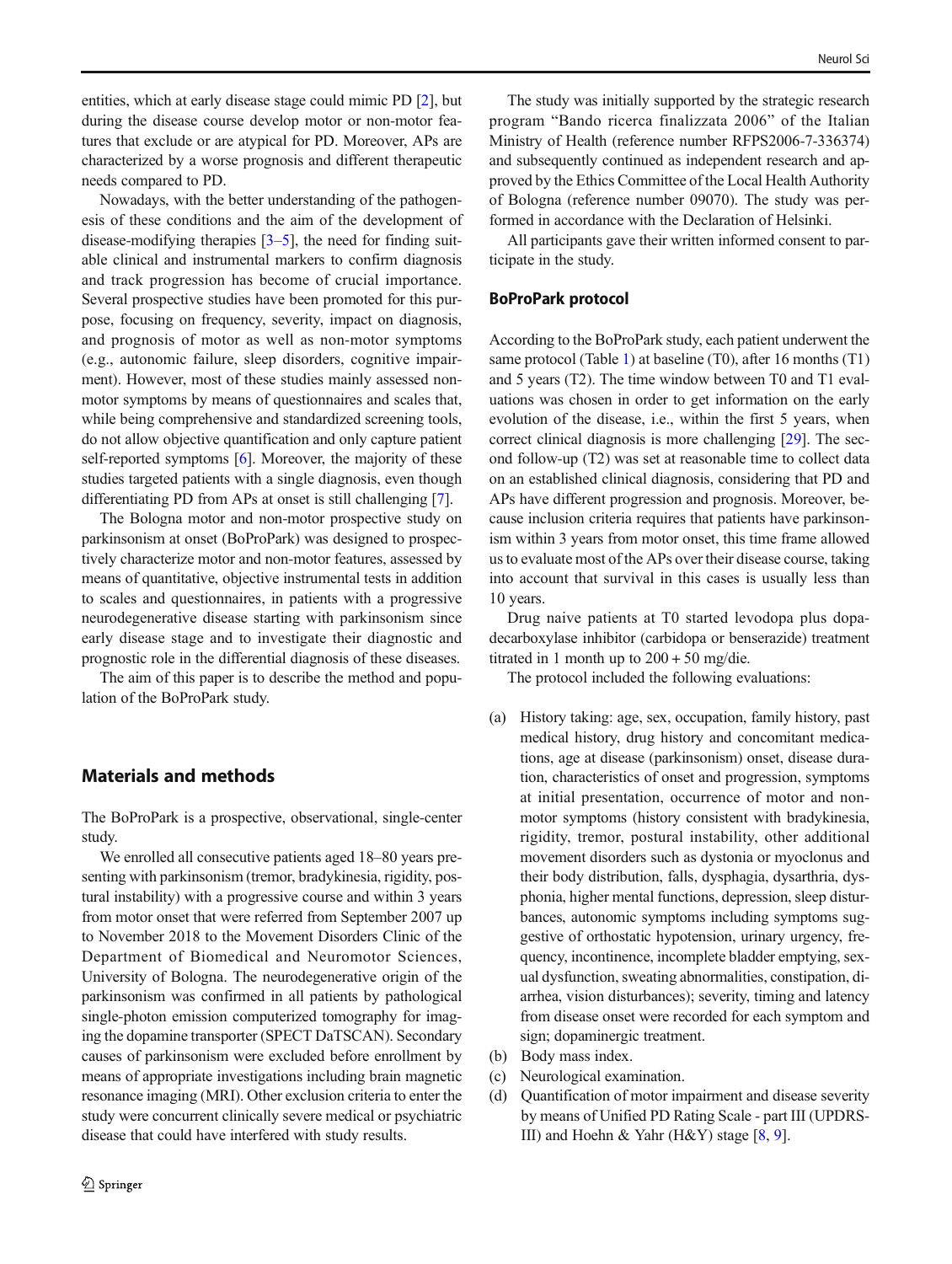<span id="page-2-0"></span>

| Table 1 The BoProPark protocol |                             |                                                                                                                                                                                         |
|--------------------------------|-----------------------------|-----------------------------------------------------------------------------------------------------------------------------------------------------------------------------------------|
|                                | General clinical assessment | -History taking                                                                                                                                                                         |
|                                |                             | -Complete neurological examination                                                                                                                                                      |
|                                | Motor assessment            | -Unified PD Rating Scale - part III [8]                                                                                                                                                 |
|                                |                             | -Hoehn & Yahr stage $[9]$                                                                                                                                                               |
|                                |                             | -Subacute challenge test with levodopa [10]                                                                                                                                             |
|                                | Autonomic system            | -Cardiovascular reflex tests [11, 12]                                                                                                                                                   |
|                                |                             | -Scales for Outcomes in Parkinson's Disease – Autonomic questionnaire [13]                                                                                                              |
|                                | Sleep                       | -Whole-night video-polysom no graphy [14]                                                                                                                                               |
|                                |                             | -Parkinson's disease sleep scale 1 [15]                                                                                                                                                 |
|                                |                             | -REM sleep behavior disorder questionnaire $[16]$                                                                                                                                       |
|                                |                             | -Bologna questionnaire on sleepiness-related symptoms [17]                                                                                                                              |
|                                |                             | -Restless Legs Syndrome criteria according to the International<br>Classification of Sleep Disorders [18] and International<br>Restless Legs Syndrome Study Group rating scale [19, 20] |
|                                |                             | -Epworth sleepiness scale [21]                                                                                                                                                          |
|                                | Quality of life             | -PD quality of life question aire [22]                                                                                                                                                  |
|                                | Cognitive and behavioral    | -Mini-Mental State Examination [23]                                                                                                                                                     |
|                                |                             | -Simple Copy Design Test [24]                                                                                                                                                           |
|                                |                             | -Selective Visual Attention Test (Stroop Test) [25]                                                                                                                                     |
|                                |                             | -Phonemic and Semantic Verbal Fluency Test [26]                                                                                                                                         |
|                                |                             | -Brief Mental Deterioration Battery [24]                                                                                                                                                |
|                                |                             | -Beck's Depression Inventory [27]                                                                                                                                                       |
|                                |                             | -State-Trait Anxiety Inventory [28]                                                                                                                                                     |
|                                |                             |                                                                                                                                                                                         |

- (e) Patients treated with levodopa underwent quantification of motor response to levodopa through a subacute challenge test with a standard oral dose of levodopa plus carbidopa or benserazide  $(100 + 25$  mg) based on a kinetic-dynamic approach [\[10](#page-5-0)]. Drug naïve patients at T0 underwent this examination within 6 months after the end of levodopa titration. Patient's motor response was objectively assessed before and after standard intervals from drug dose with finger tapping performed on a computer-based system; simultaneous blood venous samples were withdrawn for measuring levodopa plasma concentration; dyskinesias, when present, were also rated at the same times as motor responses by the Clinical Dyskinesia Rating Scale [\[30\]](#page-6-0); blood pressure in supine position and after 3 min of standing was measured before and 1 h after drug administration to detect possible levodopa-induced or worsened orthostatic hypotension.
- (f) Evaluation of autonomic control of the cardiovascular system through cardiovascular reflex tests performed according to standardized procedures with continuous monitoring of beat-to-beat blood pressure, heart rate, oronasal airflow, abdominal breathing, and peripheral vasomotor tone and video: tilt test (65° for 10 min), Valsalva's maneuver (forced expiratory pressure of 40 mmHg for 15 s), deep breathing test (6 breaths/min), cold face test (cold stimulus on forehead for 1 min), handgrip test (1/3 of maximal effort for 5 min) [[11](#page-5-0), [12\]](#page-5-0); blood

pressure and heart rate changes from baseline in response to these maneuvers were used to calculate indices of sympathetic and parasympathetic activity and baroreflex integrity and to detect the presence of orthostatic hypotension.

- (g) Presence of symptoms of autonomic dysfunction through the questionnaire Scales for Outcomes in Parkinson's Disease – Autonomic (SCOPA-Aut) [\[13\]](#page-5-0).
- (h) Sleep study by means of whole-night videopolysomnography: electroencephalogram (C3-A2, O2- A1, Cz-A1), right and left electrooculogram, surface electromyogram from submental, intercostalis, right and left extensor carpi radialis and tibialis anterior muscles, tracheal microphone, oronasal airflow, thoracic and abdominal respirogram, electrocardiogram, oxyhemoglobin saturation by means of finger oximeter and synchronized video recording [\[14](#page-5-0)].
- (i) Sleep questionnaires and scales: PD sleep scale 1 [[15\]](#page-5-0), REM sleep behavior disorder (RBD) questionnaire [[16\]](#page-5-0), Bologna questionnaire on sleepiness-related symptoms [\[17\]](#page-5-0), Restless Legs Syndrome criteria according to the International Classification of Sleep Disorders (ICSD-3) [\[18](#page-5-0)] and International Restless Legs Syndrome Study Group rating scale [\[19,](#page-5-0) [20](#page-5-0)], and Epworth sleepiness scale [\[21\]](#page-5-0).
- (j) Evaluation of quality of life by means of 39-item PD questionnaire [[22\]](#page-5-0).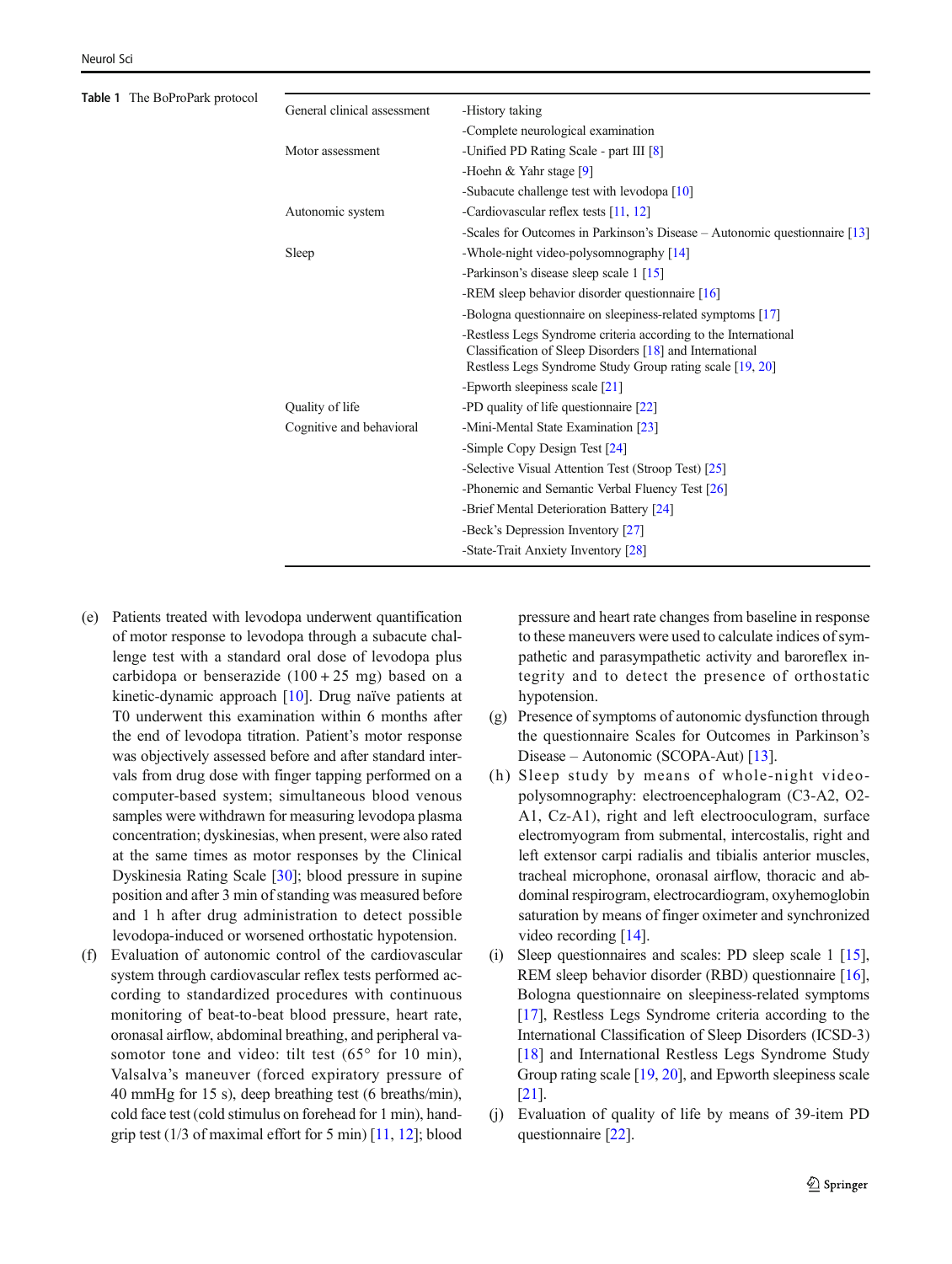(k) Cognitive and behavioral comprehensive assessment evaluating global cognition, verbal and visual memory, attention, executive and visuospatial function, language, depression, and anxiety. Neuropsychological evaluation included the following tests corrected for age, sex, and education according to Italian standardizations: Mini-Mental State Examination [[23](#page-5-0)], Simple Copy Design Test [[24\]](#page-5-0), Selective Visual Attention Test (Stroop Test) [\[25\]](#page-5-0), Phonemic and Semantic Verbal Fluency Test [\[26](#page-5-0)], and the Brief Mental Deterioration Battery, consisting of Rey's Auditory Verbal Learning Test (immediate and delayed recall) [[24\]](#page-5-0), Visual Search Test (Barrage test) [[24\]](#page-5-0), Immediate Visual Memory Test [\[24\]](#page-5-0), and Simple Verbal Analogies Test [\[31\]](#page-6-0). The Battery outcomes is a measure of global cognitive functioning, called Final Result [[32](#page-6-0), [33](#page-6-0)]. All patients also filled the 21-items Beck's Depression Inventory [[27](#page-5-0)] and the State-Trait Anxiety Inventory [[28\]](#page-5-0).

Demographic, clinical, and instrumental data were collected using a standard and anonymous form and entered in an ad hoc database. This database was specifically developed in [Microsoft.net](http://microsoft.net) framework by SparkBio Srl (Bologna, Italy) for the purpose of collecting and storing data of this study in a comprehensive, standard, and safe way and making subsequent statistical analysis more straightforward. Moreover, this database allowed us to identify potential missing or erroneous information that were immediately pursued to guarantee the completeness and accuracy of the data. Importantly, the database was also implemented with a deterministic algorithm based on international criteria for PD [\[34\]](#page-6-0), Parkinson' disease with dementia (PDD) [[35](#page-6-0), [36](#page-6-0)], multiple system atrophy (MSA) [\[37](#page-6-0)], dementia with Lewy bodies (DLB) [[38](#page-6-0)], progressive supranuclear palsy (PSP) [\[39\]](#page-6-0), and corticobasal syndrome (CBS) [[40](#page-6-0)] that checked the information and automatically provided a diagnosis that was recorded in the database itself and available for comparison and confirmation at future visits. In this regard, the database was designed as a questionnaire for all relevant diagnostic information needed to make a diagnosis according to the aforementioned criteria. Patients not fulfilling any diagnostic criteria were diagnosed as unspecified atypical parkinsonism (uAP). All diagnoses were independently confirmed by three neurologists expert in movement disorders who were blinded to the diagnosis provided by the database. Diagnoses made at baseline (T0) were revisited at T1 and T2 based on the results obtained from these follow-up evaluations.

Results of tests and questionnaires were recorded in ad hoc databases for statistical analysis.

Patients were also followed up at our department according to clinical practice and were regularly assessed for routine visits every 6–12 months as needed.

#### Statistical analysis

In the present article, we performed a descriptive analysis using IBM SPSS Statistics software (version 25). The distribution of continuous variables was confirmed by visual analysis of the Q-Q plots and the Shapiro Wilk test. Continuous variables were expressed using mean and standard deviation while categorical variables using frequencies and proportions.

## Results

A total of 150 patients were recruited. Demographics and clinical characteristics at T0 are reported in Table 2. Mean age was  $61.5 \pm 9.8$  years, and mean disease duration was 20  $\pm$  9 months. H&Y stage was 1 in 47.3% and 2 in 46.7% of cases. Mean UPDRS III was  $17.7 \pm 9.2$ . Fifty-four patients were on dopaminergic treatment with median levodopa equivalent daily dose (LEDD) of 200 mg (36–700). The following diagnoses were made at T0: 108 PD, 4 MSA, 2 DLB, 3 PSP, 2 CBS, and 31 uAP (Fig. [1](#page-4-0)).

## **Discussion**

The BoProPark study aims to describe and evaluate the diagnostic and prognostic role of motor and non-motor symptoms in a cohort of patients with a neurodegenerative disease starting with parkinsonism within 3 years from motor onset and prospectively followed up to reach

| Table 2 |  |  |  | Demographics and clinical characteristics of patients at TO |  |  |  |
|---------|--|--|--|-------------------------------------------------------------|--|--|--|
|---------|--|--|--|-------------------------------------------------------------|--|--|--|

| N                                     | 150                                                                      |
|---------------------------------------|--------------------------------------------------------------------------|
| Males                                 | 78 (52%)                                                                 |
| Age (years)                           | $61.5 \pm 9.8$ (37-83)                                                   |
| Disease duration (months)             | $20 \pm 9$ (2-36)                                                        |
| Hoehn & Yahr stage                    |                                                                          |
| 1<br>2<br>3 and 4                     | 71 (47.3%)<br>70 (46.7%)<br>9(6%)                                        |
| <b>UPDRS-III</b>                      | $17.7 \pm 9.2$ (5-51)                                                    |
| LEDD $(mg)^*$                         | $200(36 - 700)$                                                          |
| Diagnosis                             |                                                                          |
| PD<br>MSA<br>DLB<br>PSP<br>CBS<br>uAP | 108(72%)<br>4(2.7%)<br>$2(1.3\%)$<br>3(2%)<br>$2(1.3\%)$<br>31 $(20.7%)$ |
|                                       |                                                                          |

Data are expressed as number (percentage) or mean ± standard deviation  $(min - max)$ 

\*Data expressed as median (min – max)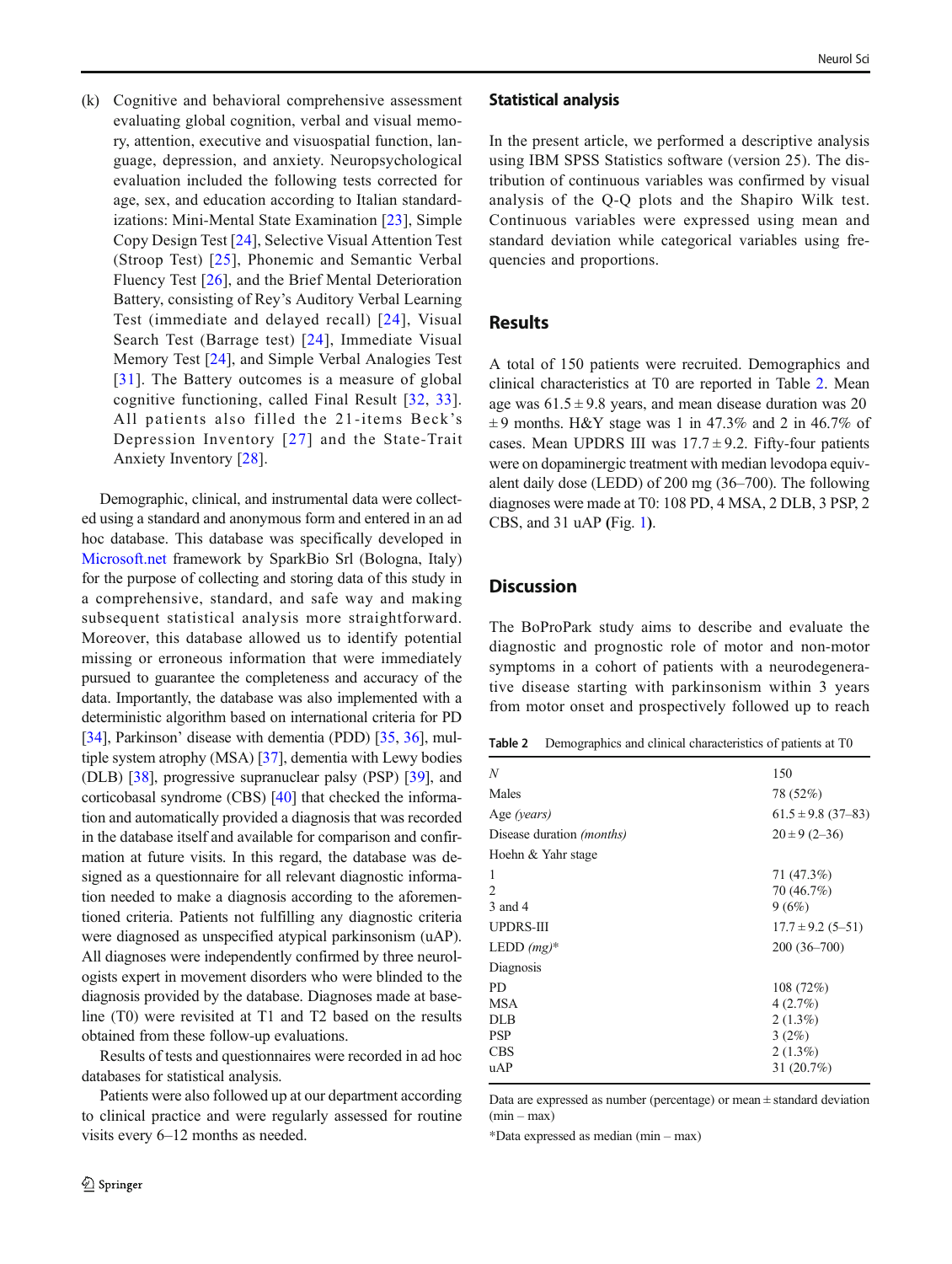<span id="page-4-0"></span>Fig. 1 Study flowchart, PD = Parkinson's disease; MSA = multiple system atrophy;  $DLB =$ dementia with Lewy bodies; PSP = progressive supranuclear palsy; CBS = corticobasal syndrome; uAP = unspecified atypical parkinsonism. (\*) all uAP (according to data available). (\*\*) 6 PD and 2 uAP (according to data available)



a more robust clinical diagnosis. Motor and non-motor symptoms were evaluated by means of clinical and instrumental assessments according to standardized procedures. According to the results of clinical and instrumental assessments, diagnoses were revisited and confirmed at each evaluation (T0, T1, and T2) and at further follow-up.

In this paper, we describe study method and characteristics of patients at enrollment. Our cohort is representative of parkinsonian patients at disease onset referring to a tertiary Movement Disorder Center in Italy and Europe [\[41](#page-6-0)]. By further analyzing baseline and followup data, we expect to find specific clinical and instrumental markers for each domain assessed that can be helpful to the clinician in the diagnostic work-up and management of patient with parkinsonisms. Furthermore, our data could be used for comparison with other co-horts [[6\]](#page-5-0) and shared with national and international collaborators to develop new innovative projects. In addition, we could identify different patient populations with specific clinical characteristics that could be suitable for future studies assessing, for example, new and emerging MRI approaches like quantitative susceptibility mapping that might provide additional useful information for the early detection of PD and APs. We believe that our study will have important implications for clinical practice as well as in the research field.

Acknowledgments This work is dedicated to professor Pasquale Montagna.

BoProPark Study Group collaborators Giorgio Barletta<sup>1,2</sup> (autonomic nervous system laboratory), Giuseppe Caltabiano<sup>1,2</sup> (sleep laboratory), Annagrazia Cecere<sup>1,2</sup> (autonomic nervous system laboratory), Roberto Gallassi (neuropsychology), Giulia Giannini<sup>1,2</sup> (patients' recruitment), Pietro Guaraldi<sup>1,3</sup> (patients' recruitment), Raffaele Lodi<sup>2,4</sup> (neuroimaging), Giovanna Lopane<sup>1</sup> (pharmacology), David Neil Manners<sup>4</sup> (neuroimaging), Paolo Martinelli<sup>1</sup> (patients' recruitment), Filomena Miele<sup>1,2</sup> (sleep laboratory), Francesco Mignani<sup>1,2</sup> (sleep laboratory), Susan Mohamed<sup>1</sup> (pharmacology), Stefania Nassetti<sup>1</sup> (patients' recruitment), Federico Oppi<sup>1</sup> (neuropsychology), Piero Parchi<sup>1,2</sup> (neuropathology), Giulia Pierangeli<sup>1,2</sup> (autonomic nervous system laboratory), Roberto Poda<sup>1</sup> (neuropsychology), Cesa Scaglione<sup>1</sup> (patients' recruitment), Laura Solieri<sup>1,2</sup> (autonomic nervous system laboratory), Michelangelo Stanzani-Maserati<sup>1</sup> (neuropsychology), Claudia Testa<sup>4</sup> (neuroimaging)

<sup>1</sup>IRCCS Istituto delle Scienze Neurologiche di Bologna, Ospedale Bellaria, via Altura 3, 40138 Bologna, Italy <sup>2</sup>

<sup>2</sup>Dipartimento di Scienze Biomediche e Neuromotorie, Università di Bologna, Bologna, Italy <sup>3</sup>

<sup>3</sup>Neurology Outpatient Clinic, Department of Primary Care, Local Health Authority of Modena, Italy <sup>4</sup>

<sup>4</sup>IRCCS Istituto delle Scienze Neurologiche di Bologna, Diagnostica Funzionale Neuroradiologica, Bologna, Italy

Funding information The study was supported by the strategic research program "Bando ricerca finalizzata 2006" of the Italian Ministry of Health (reference number RFPS2006-7-336374) and was co-financed with contributions from "5  $x$  1000" – support for neuroscience health research 2015.

#### Compliance with ethical standards

Conflict of interest The authors declare that they have no conflict of interest.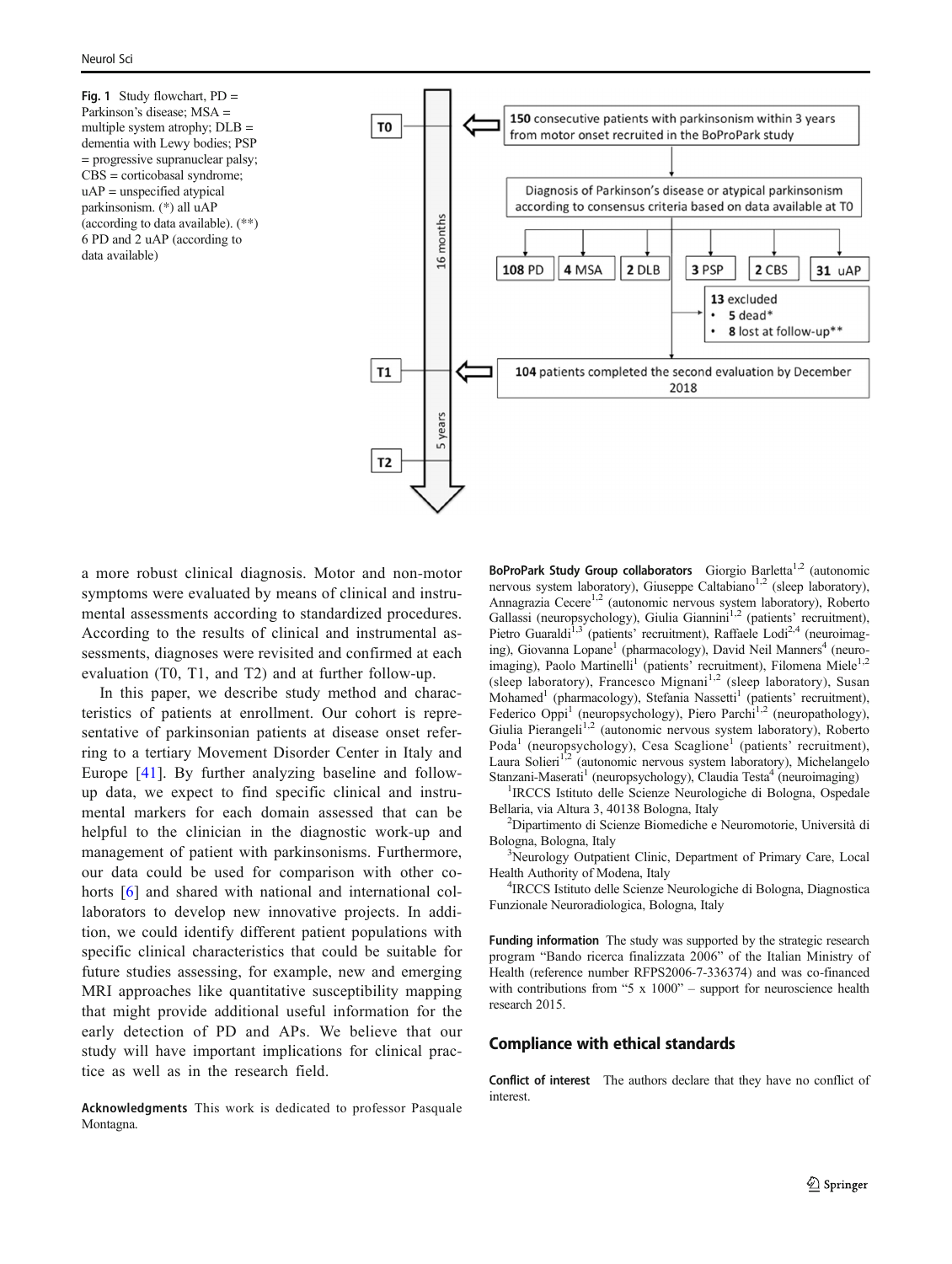<span id="page-5-0"></span>Ethical approval Ethics Committee of the Local Health Authority 113 of Bologna (reference number 09070).

Open Access This article is licensed under a Creative Commons Attribution 4.0 International License, which permits use, sharing, adaptation, distribution and reproduction in any medium or format, as long as you give appropriate credit to the original author(s) and the source, provide a link to the Creative Commons licence, and indicate if changes were made. The images or other third party material in this article are included in the article's Creative Commons licence, unless indicated otherwise in a credit line to the material. If material is not included in the article's Creative Commons licence and your intended use is not permitted by statutory regulation or exceeds the permitted use, you will need to obtain permission directly from the copyright holder. To view a copy of this licence, visit <http://creativecommons.org/licenses/by/4.0/>.

# References

- 1. Ray Dorsey E, Elbaz A, Nichols E et al (2018) Global, regional, and national burden of Parkinson's disease, 1990–2016: a systematic analysis for the global burden of disease study 2016. Lancet Neurol 17:939–953. [https://doi.org/10.1016/S1474-4422\(18\)](https://doi.org/10.1016/S1474-4422(18)30295-3) [30295-3](https://doi.org/10.1016/S1474-4422(18)30295-3)
- 2. Ali K, Morris HR (2015) Parkinson's disease: chameleons and mimics. Pract Neurol 15:14–25. [https://doi.org/10.1136/](https://doi.org/10.1136/practneurol-2014-000849) [practneurol-2014-000849](https://doi.org/10.1136/practneurol-2014-000849)
- 3. Elkouzi A, Vedam-Mai V, Eisinger RS, Okun MS (2019) Emerging therapies in Parkinson disease — repurposed drugs and new approaches. Nat Rev Neurol 15:204–223. [https://doi.org/10.1038/](https://doi.org/10.1038/s41582-019-0155-7) [s41582-019-0155-7](https://doi.org/10.1038/s41582-019-0155-7)
- 4. Boxer AL, Yu JT, Golbe LI, Litvan I, Lang AE, Höglinger GU (2017) Advances in progressive supranuclear palsy: new diagnostic criteria, biomarkers, and therapeutic approaches. Lancet Neurol 16: 552–563. [https://doi.org/10.1016/S1474-4422\(17\)30157-6](https://doi.org/10.1016/S1474-4422(17)30157-6)
- 5. Lopez-Cuina M, Foubert-Samier A, Tison F, Meissner WG (2018) Present and future of disease-modifying therapies in multiple system atrophy. Auton Neurosci Basic Clin 211:31–38. [https://doi.org/](https://doi.org/10.1016/j.autneu.2017.12.008) [10.1016/j.autneu.2017.12.008](https://doi.org/10.1016/j.autneu.2017.12.008)
- 6. Heinzel S, Lerche S, Maetzler W, Berg D (2017) Global, yet incomplete overview of cohort studies in Parkinson's disease. J Park Dis 7:423–432. <https://doi.org/10.3233/JPD-171100>
- 7. Hughes AJ, Daniel SE, Ben-Shlomo Y, Lees AJ (2002) The accuracy of diagnosis of parkinsonian syndromes in a specialist movement disorder service. Brain 125:861–870. [https://doi.org/10.1093/](https://doi.org/10.1093/brain/awf080) [brain/awf080](https://doi.org/10.1093/brain/awf080)
- 8. Fahn S, Elton R, Members of the UPDRS Development Committee (1987) Unified Parkinson's disease rating scale. In: Fahn S, Marsden C, Calne D, Goldstein M (eds) Recent developments in Parkinson's disease, vol 153–63. Macmillan Health Care Information, Florham Park, pp 293–304
- Hoehn MM, Yahr MD (1967) Parkinsonism: onset, progression, and mortality. Neurology 17:427–442. [https://doi.org/10.1212/](http://creativecommons.org/licenses/by/4.0/) [WNL.17.5.427](http://creativecommons.org/licenses/by/4.0/)
- 10. Contin M, Riva R, Martinelli P, Albani F, Avoni P, Baruzzi A (2001) Levodopa therapy monitoring in patients with Parkinson disease: a kinetic-dynamic approach. Ther Drug Monit 23:621– 629. <https://doi.org/10.1097/00007691-200112000-00005>
- 11. Corazza I, Barletta G, Guaraldi P, Cecere A, Calandra-Buonaura G, Altini E, Zannoli R, Cortelli P (2014) A new integrated instrumental approach to autonomic nervous system assessment. Comput Methods Prog Biomed 117:267–276. [https://doi.org/10.1016/j.](https://doi.org/10.1016/j.cmpb.2014.08.002) [cmpb.2014.08.002](https://doi.org/10.1016/j.cmpb.2014.08.002)
- 12. Ewing D (1978) Cardiovascular reflexes and autonomic neuropathy. Clin Sci Mol Med 55:321–327
- 13. Visser M, Marinus J, Stiggelbout AM, Van Hilten JJ (2004) Assessment of autonomic dysfunction in Parkinson's disease: the SCOPA-AUT. Mov Disord 19:1306–1312. [https://doi.org/10.1002/](https://doi.org/10.1002/mds.20153) [mds.20153](https://doi.org/10.1002/mds.20153)
- 14. Vetrugno R, Provini F, Cortelli P, Plazzi G, Lotti EM, Pierangeli G, Canali C, Montagna P (2004) Sleep disorders in multiple system atrophy: a correlative video-polysomnographic study. Sleep Med 5: 21–30. <https://doi.org/10.1016/j.sleep.2003.07.002>
- 15. Chaudhuri KR, Pal S, DiMarco A, Whately-Smith C, Bridgman K, Mathew R, Pezzela FR, Forbes A, Högl B, Trenkwalder C (2002) The Parkinson's disease sleep scale: a new instrument for assessing sleep and nocturnal disability in Parkinson's disease. J Neurol Neurosurg Psychiatry 73:629–635. [https://doi.org/10.1136/jnnp.](https://doi.org/10.1136/jnnp.73.6.629) [73.6.629](https://doi.org/10.1136/jnnp.73.6.629)
- 16. Scaglione C, Vignatelli L, Plazzi G, Marchese R, Negrotti A, Rizzo G, Lopane G, Bassein L, Maestri M, Bernardini S, Martinelli P, Abbruzzese G, Calzetti S, Bonuccelli U, Provini F, Coccagna G, Bologna, Genova, Parma and Pisa Universities group for the study of REM Sleep Behavior Disorder in Parkinson's Disease (2005) REM sleep behaviour disorder in Parkinson's disease: a questionnaire-based study. Neurol Sci 25:316–321. [https://doi.org/](https://doi.org/10.1007/s10072-004-0364-7) [10.1007/s10072-004-0364-7](https://doi.org/10.1007/s10072-004-0364-7)
- 17. Rinaldi R, Vignatelli L, D'Alessandro R et al (2001) Validation of symptoms related to excessive daytime sleepiness. Neuroepidemiology 20:248–256
- 18. American Academy of Sleep Medicine (2014) International classification of sleep disorders, 3rd ed. Darien
- Walters AS (1995) Toward a better definition of the restless legs syndrome. The International Restless Legs Syndrome Study Group. Mov Disord 10:634–642. <https://doi.org/10.1002/mds.870100517>
- 20. Walters AS, LeBrocq C, Dhar A et al (2003) Validation of the International Restless Legs Syndrome Study Group rating scale for restless legs syndrome. Sleep Med 4:121–132. [https://doi.org/](https://doi.org/10.1016/S1389-9457(02)00258-7) [10.1016/S1389-9457\(02\)00258-7](https://doi.org/10.1016/S1389-9457(02)00258-7)
- 21. Vignatelli L, Plazzi G, Barbato A et al (2003) Italian version of the Epworth sleepiness scale: external validity. Neurol Sci 23:295–300. <https://doi.org/10.1007/s100720300004>
- 22. Peto V, Jenkinson C, Fitzpatrick R (1998) PDQ-39: a review of the development, validation and application of a Parkinson's disease quality of life questionnaire and its associated measures. J Neurol 245:S10–S14. <https://doi.org/10.1007/PL00007730>
- 23. Measso G, Cavarzeran F, Zappalà G et al (1993) The mini-mental state examination: normative study of an Italian random sample. Dev Neuropsychol 9:77–85. [https://doi.org/10.1080/](https://doi.org/10.1080/87565649109540545) [87565649109540545](https://doi.org/10.1080/87565649109540545)
- 24. Carlesimo GA, Caltagirone C, Gainotti G et al (1996) The mental deterioration battery: normative data, diagnostic reliability and qualitative analyses of cognitive impairment. Eur Neurol 36:378– 384. <https://doi.org/10.1159/000117297>
- 25. Caffarra P, Vezzadini G, Dieci F et al (2002) Una versione abbreviata del test di Stroop: dati normativi nella popolazione italiana. Nuova Riv di Neurol 12:111–115
- 26. Novelli G, Papagno C, Capitani E et al (1986) Tre test clinici di ricerca e produzione lessicale. Taratura su sogetti normali. Arch Psicol Neurol Psichiatr 47:477–506
- 27. Beck AT, Ward CH, Mendelson M et al (1961) An inventory for measuring depression. Arch Gen Psychiatry 4:561–571. [https://doi.](https://doi.org/10.1001/archpsyc.1961.01710120031004) [org/10.1001/archpsyc.1961.01710120031004](https://doi.org/10.1001/archpsyc.1961.01710120031004)
- 28. Spielberger CD (1987) State-trait anxiety inventory. Anxiety 19: 2009
- 29. Adler CH, Beach TG, Hentz JG, Shill HA, Caviness JN, Driver-Dunckley E, Sabbagh MN, Sue LI, Jacobson SA, Belden CM, Dugger BN (2014) Low clinical diagnostic accuracy of early vs